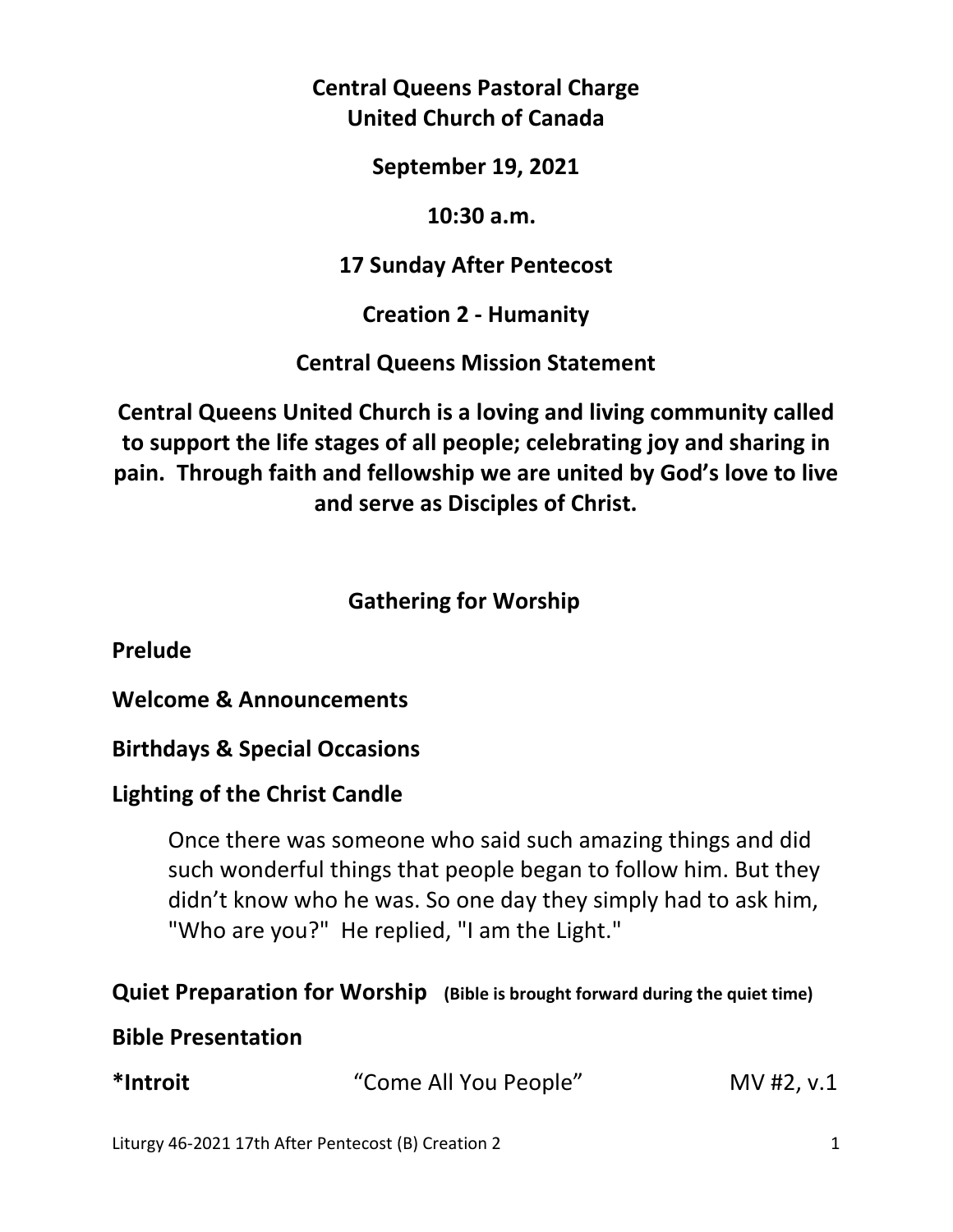# **\*Call to Worship**

 Praise for tree, star and ocean. **All part of God's creation.**  Praise for child, teen, adult and elder. **All part of God's creation.**  Praise for sun, snow and rain. **All part of God's creation.**  Praise for creatures finned, winged and hoofed. **All part of God's creation.**  Praise for cell, molecule and atom. **We lift our lives in praise of God's creation.** 

| *Hymn | "It's a Song of Praise to the Maker" | MV #30 |
|-------|--------------------------------------|--------|
|-------|--------------------------------------|--------|

# **Prayer of Approach**

 **Holy Creator you have shaped us in your likeness. You have formed us as part of creation. Your love is our ongoing inheritance. May our living reflect your holy gifts to us.** 

With Jesus, we share in the ancient prayer…

#### **Lord's Prayer**

**Our Father, who art in heaven, hallowed be thy name. Thy Kingdom come, thy will be done on earth,** 

Liturgy 46-2021 17th After Pentecost (B) Creation 2 2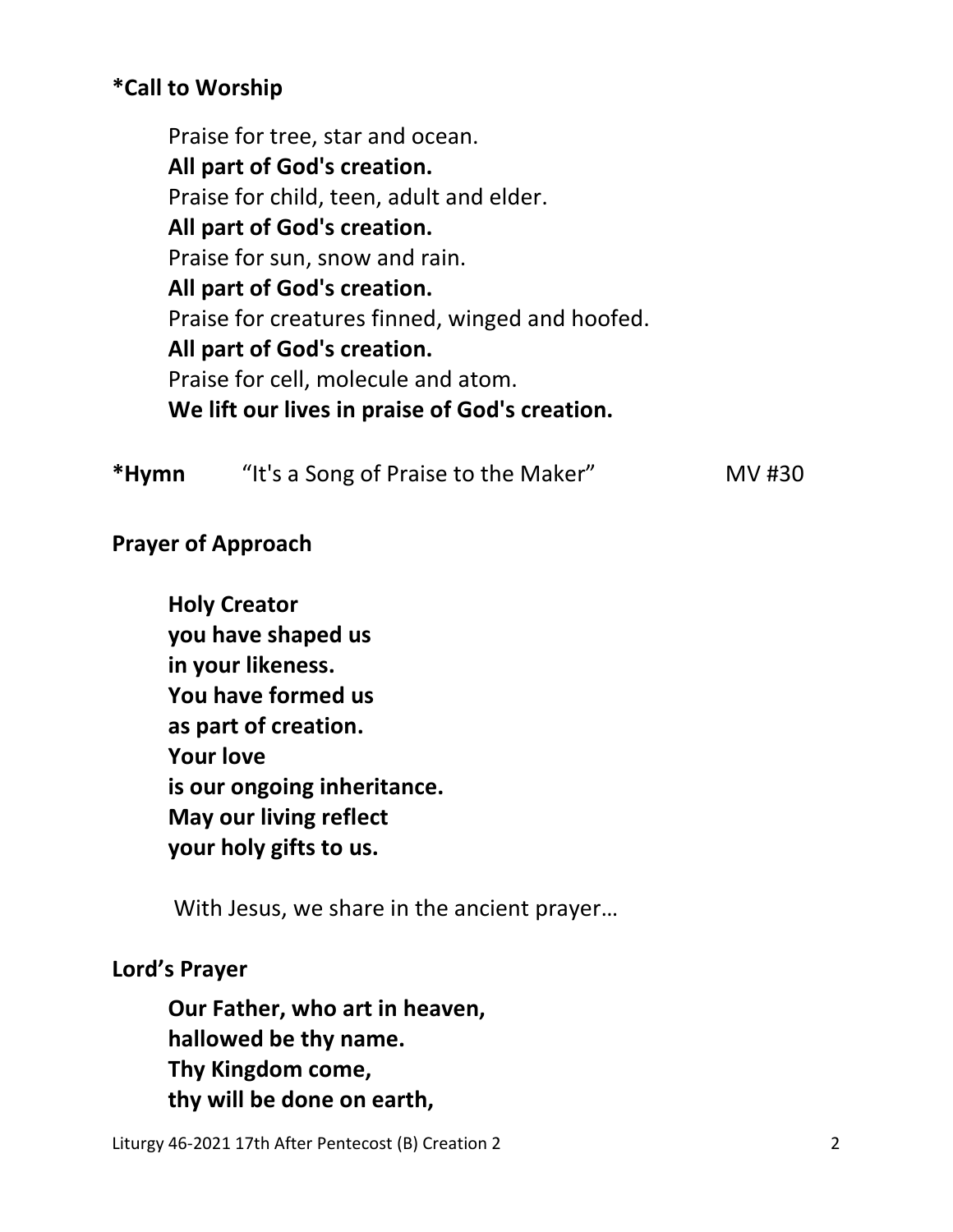**as it is in heaven. Give us this day our daily bread; and forgive us our trespasses, as we forgive those who trespass against us; and lead us not into temptation, but deliver us from evil. For thine is the kingdom, the power, and the glory, for ever and ever. Amen.** 

| <b>Responsive</b> Psalm 8 |                         | <b>VU#732</b>   |
|---------------------------|-------------------------|-----------------|
| *Hymn                     | "It Only Takes a Spark" | VU# 289 vv. 1,2 |
| <b>All God's Children</b> |                         |                 |

## **Call to Confession**

#### **Prayer of Confession**

We are joined to every grain of sand: **earth does not belong to us - we belong to the earth.**  We are joined to every shining leaf: **earth does not belong to us - we belong to the earth.**  We are joined to every drop of rain: **earth does not belong to us - we belong to the earth.**  We are joined to every creature's breath: **earth does not belong to us - we belong to the earth.**  We are joined to every beam of light: **earth does not belong to us - we belong to the earth.**  We were joined to every particle of creation. **Earth does not belong to us - we belong to the earth.**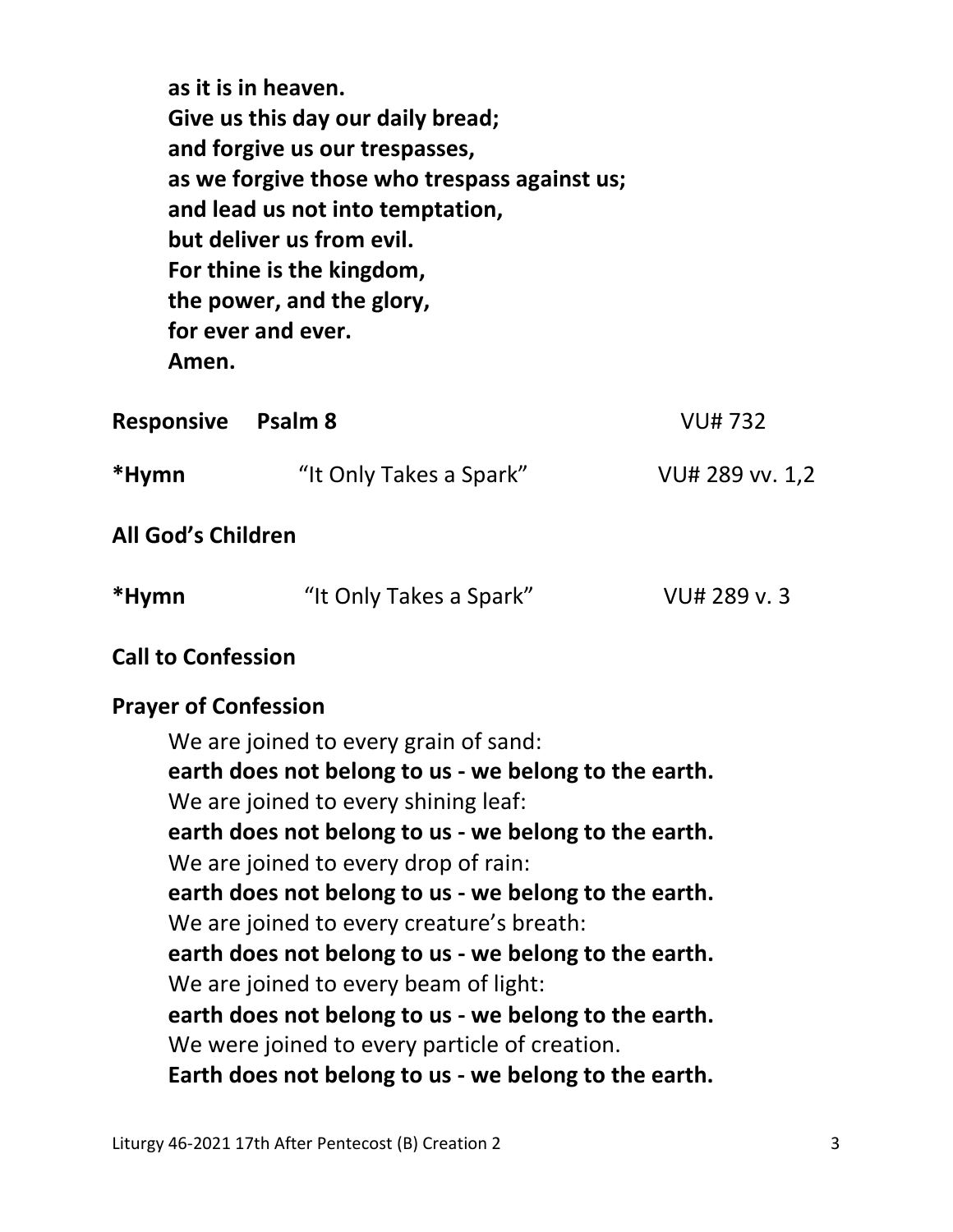We may know this, and yet **we confess our arrogance, ignorance and greed in how we treat creation.** 

*Silent Reflection* 

### **Assurance of God's Love**

We are joined forever to God's remarkable love which brings us to a place of healing and action through this love, we can live out these words:

 **earth does not belong to us - we belong to the earth.** 

 **Presentation of Our Gifts** 

**Offertory Invitation** 

**Offertory Walk With Me"** VU# 649 chorus

**\*Presentation of Offering** 

**\*Offertory Prayer** 

 **Merciful God, your love and grace sustains us day by day. May we offer these gifts with gratitude, and offer our own gifts with the generosity you have shown to us. Amen.**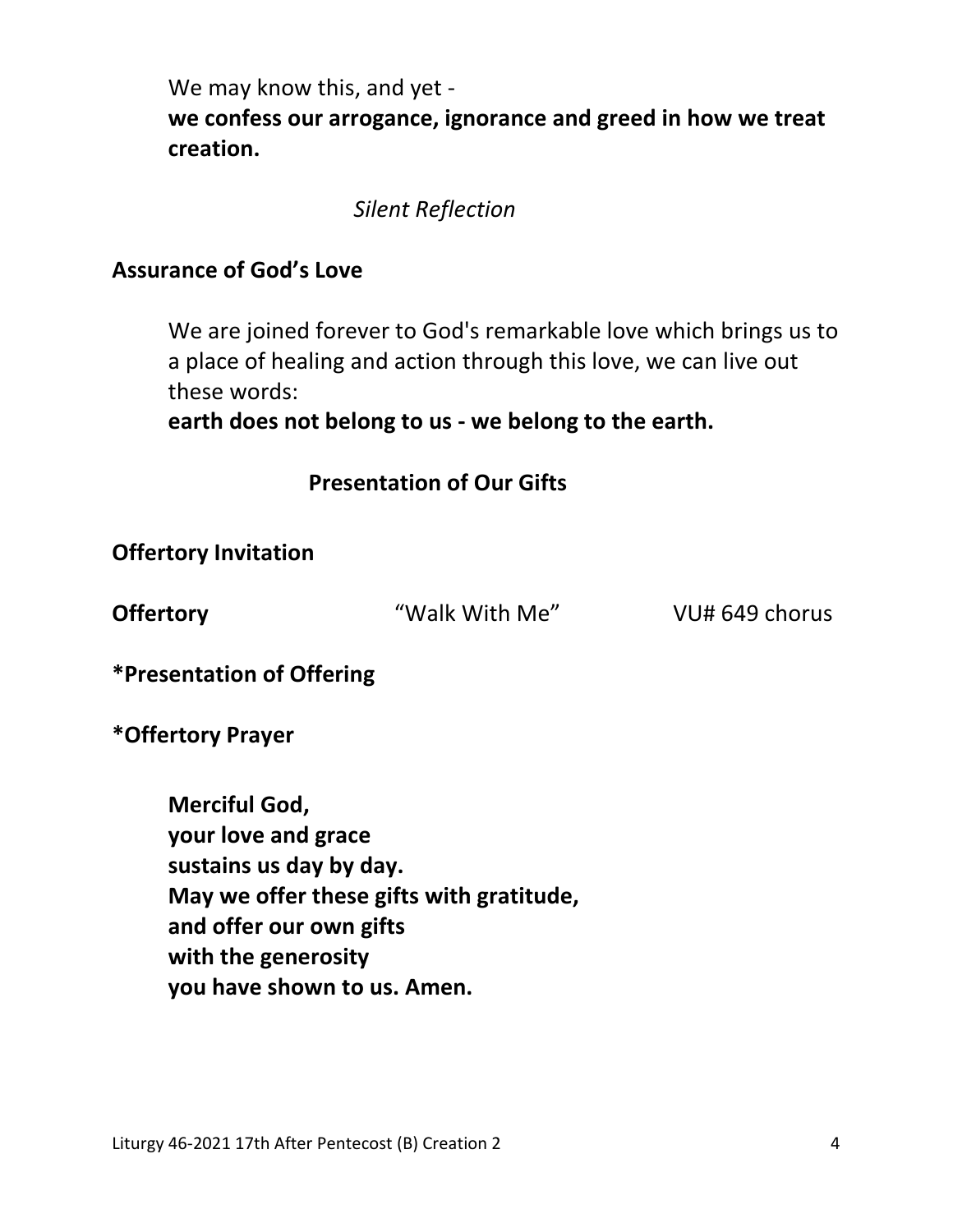# **Sacred Word**

## **Genesis 1:26-28**

Then God said, "let us make humankind in our image, to be like us. Let them be stewards of the fish in the sea, the birds of the air, the cattle, the wild animals and everything that crawls on the earth."

Humankind was created as God's reflection:

in the divine image God created them;

female and male, God made them.

 God bless them and said, "Bear fruit, increase your numbers, and fill the earth -- and be responsible for it! Watch over the fish of the sea, the birds of the air and all living things on the earth!

## **Mark 10:41-45**

When the ten heard this, they began to be angry with James and John. So Jesus called them and said to them, "You know that among the Gentiles those whom they recognize as their rulers lord it over them, and their great ones are tyrants over them. But it is not so among you; but whoever wishes to become great among you must be your servant, and whoever wishes to be first among you must be slave of all. For the Child of God came not to be served but to serve --- to give one life in ransom for the many."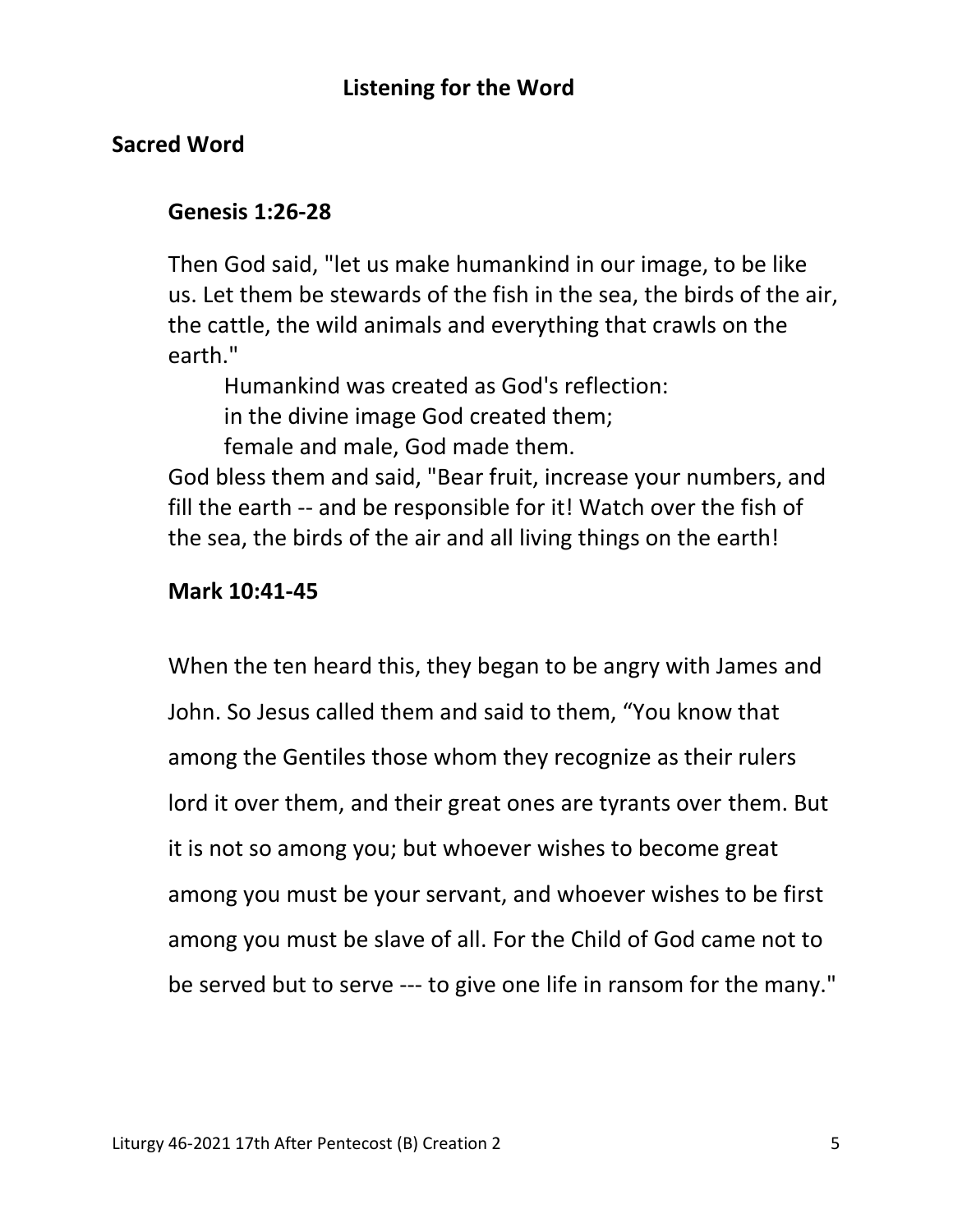### **Anthem**

### **Sermon**

## **Pastoral Prayer**

For the gift of air, home to dragonfly and sparrow; made oxygen rich by tall standing trees; necessary for breath --  **We give thanks, O God.** 

For the gift of water, home to plankton and trout; sculpting valleys and coastlines; necessary for life -  **We give thanks, O God.** 

For the gift of plants, home to caterpillar and worm recycling into rich soil; necessary for food -  **We give you thanks, O God.** 

Where these gifts are harmed by debris and pollution, by climate change, by destruction of habitat, by corruption and greed -  **We pray for healing, O God.**